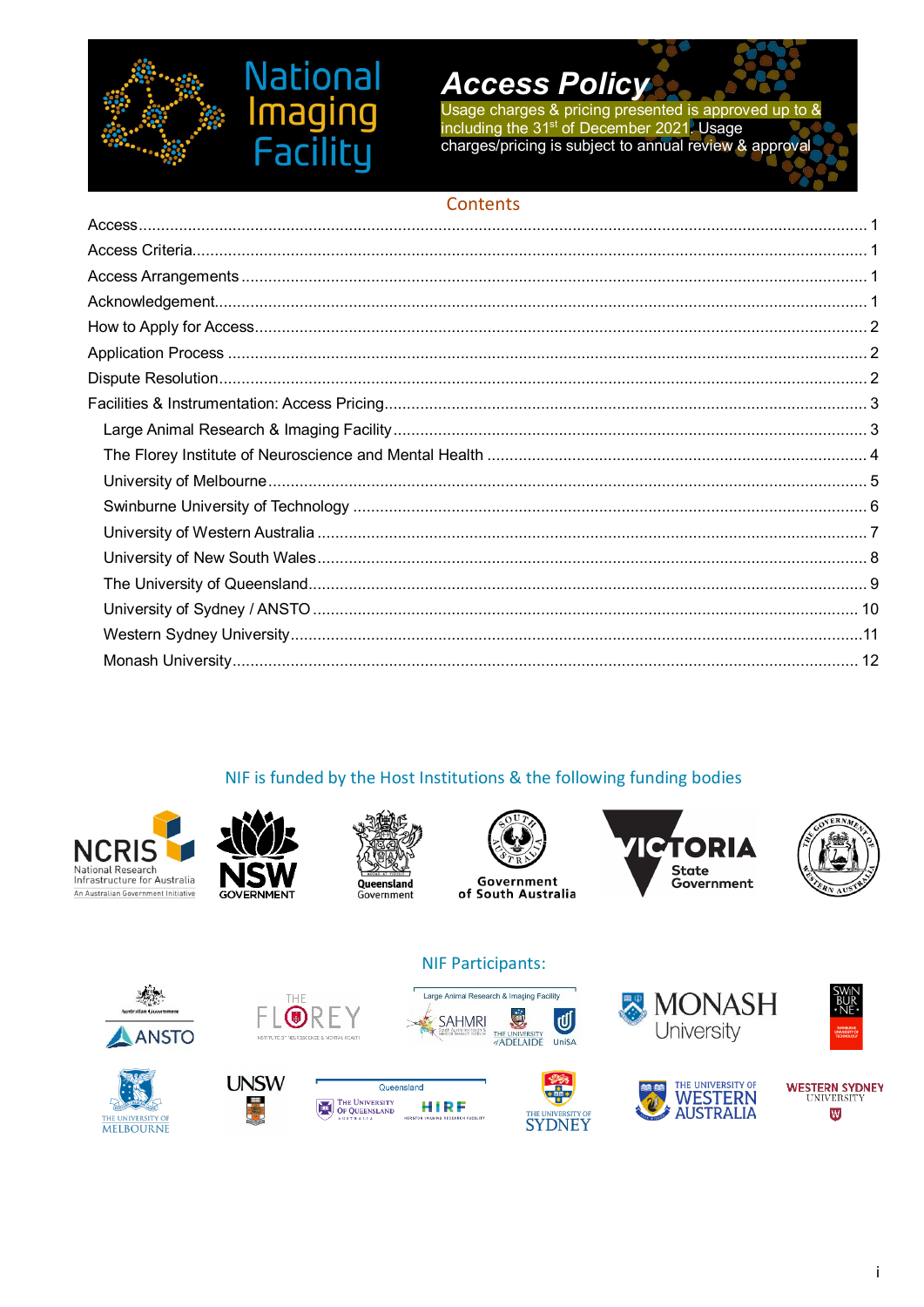

Usage charges & pricing presented is approved up to & including the 31st of December 2021. Usage charges/pricing is subject to annual review & approval

For further information on the National Imaging Facility please visit [www.anif.org.au](http://www.anif.org.au/)

### Access

<span id="page-1-0"></span>Access to imaging facilities via NIF is inclusive of access to equipment, technology and expertise. Services may include project design, animal handling, image acquisition and data analysis and interpretation.

### Access Criteria

<span id="page-1-1"></span>Access is merit-based to ensure optimal utilisation of resources. Criteria for determining merit:

- The attainment of scientific excellence.
- Technical feasibility of the research.
- Capability and track record of the research team relative to the opportunity.
- Availability of resources (including funding grants).
- The potential for collaboration between institutions.
- The alignment of the project with the national research priorities.
- The industrial and social impact of the project for the wider Australian community.

Priority will be given to projects funded under competitive grant schemes, on the basis that this can be assumed to be meritorious research, in the national interest, having been already assessed by peer-review. Up to 10% of time will be made available to early career researchers to enable them to acquire the expertise to develop an imaging component in their research. A further minimum 10% will be reserved for Australian academics wishing to perform proof-of-concept pilot studies, with a view to applying for competitive grants. After all other research activities (including industry & commercial) remaining time will be available for other commercial activities.

#### Access Arrangements

<span id="page-1-2"></span>Access arrangements are guided by the following principles:

- All users will be treated the same regardless of their host organisation.
- Where access costs are charged, these will be marginal costs only for publicly funded research of scientific merit.
- Prioritisation of access by users will follow standard consideration regarding merit of research, urgency or deadline issues etc.
- Access and research within the institutions will be subject to institutional intellectual property (IP) policy or to contract terms.

### Acknowledgement

<span id="page-1-3"></span>NIF is a project of the National Collaborative Research Infrastructure Strategy (NCRIS), funded by the Australian Government. Instruments and expertise made available through this network are also supported by host institutions, and State and Federal Governments. As part of the access arrangements, it is required that NIF be acknowledged in any publications, presentations and other outputs arising from use of the infrastructure or expertise. Please include the following acknowledgement in your scientific publications:

*"The authors acknowledge the facilities and scientific and technical assistance of the National Imaging Facility, a National Collaborative Research Infrastructure Strategy (NCRIS) capability, at the [insert name of centre], [insert name of University/institute]."*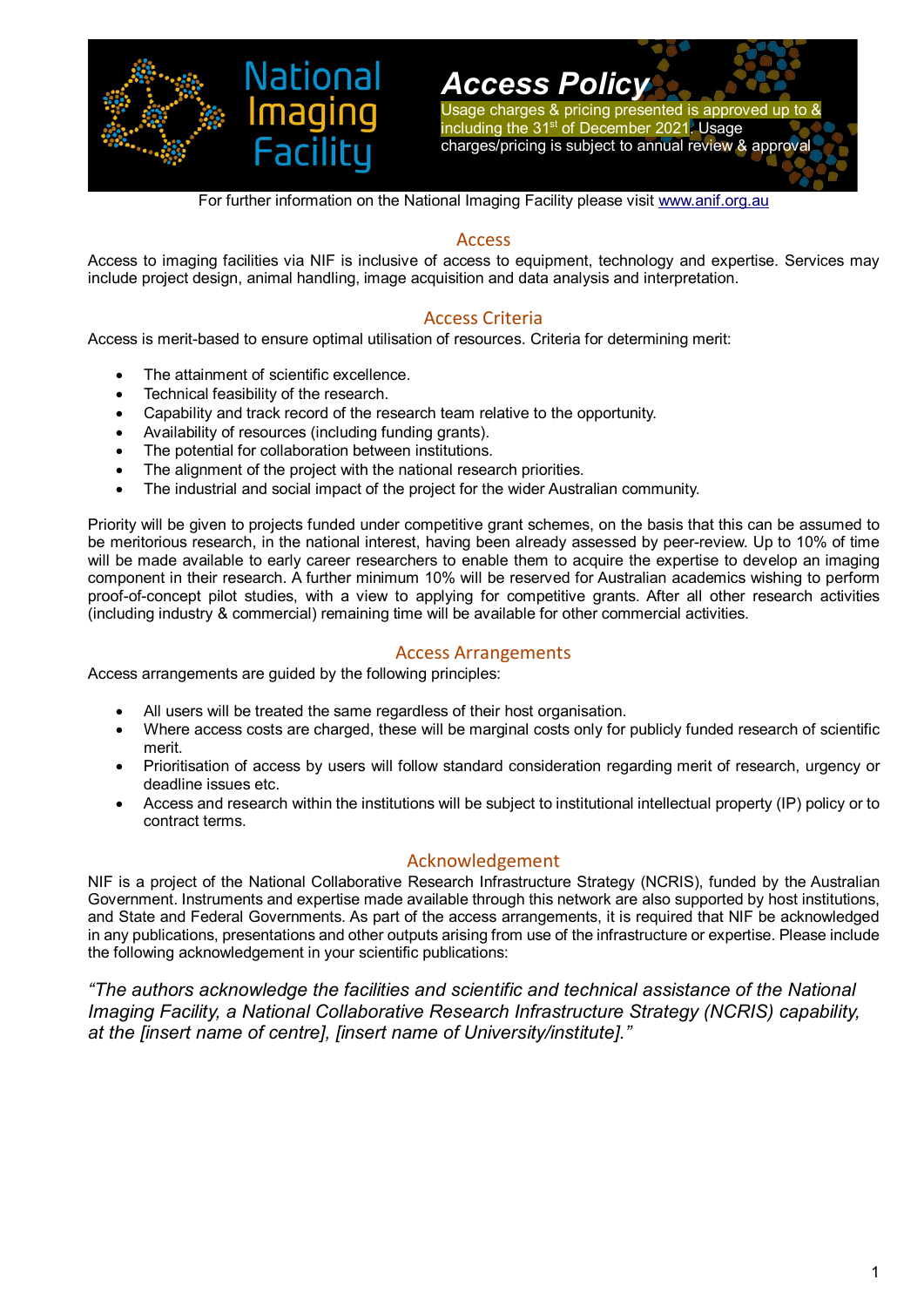

Usage charges & pricing presented is approved up to & including the 31st of December 2021. Usage charges/pricing is subject to annual review & approval

### How to Apply for Access

<span id="page-2-0"></span>To apply for access to equipment and facilities, available through NIF, please contact our Nodes directly (if you know which capability you would like to access) or visit [www.anif.org.au/capabilities/access/,](http://www.anif.org.au/capabilities/access/) and fill in the details required (see below for suggested detail).

- Describe the project you will be working on. What are your aims and objectives?
- What do you require (e.g. advice on techniques; use of equipment; training on equipment; other)?
- Will you require the use of facilities to acquire data and require collaborative support from staff?
- Estimated time required. Please include number of samples (animals), number of time points per sample and acquisition time per time point (if possible):
- Normally raw data will be provided in standard formats (DICOM, ANALYSE etc). Do you need help with image analysis?
- If help is required, please describe (e.g. DTI calculations, Kinetic modelling). This may raise the project to status of collaborative project.

### Application Process

<span id="page-2-1"></span>Once submitted, the application will be forwarded to the relevant NIF Facility Fellow or Laboratory Manager. Initial applications will be assessed by the Node and a decision made as to the merit of research and availability of resources (refer to *Access Criteria*). Once a decision is reached the Researcher will be contacted directly by the NIF Facility Fellow or Laboratory Manager.

### Dispute Resolution

<span id="page-2-2"></span>Disputes are referred to the institution providing access and resolved through the institution's respective policy and procedure.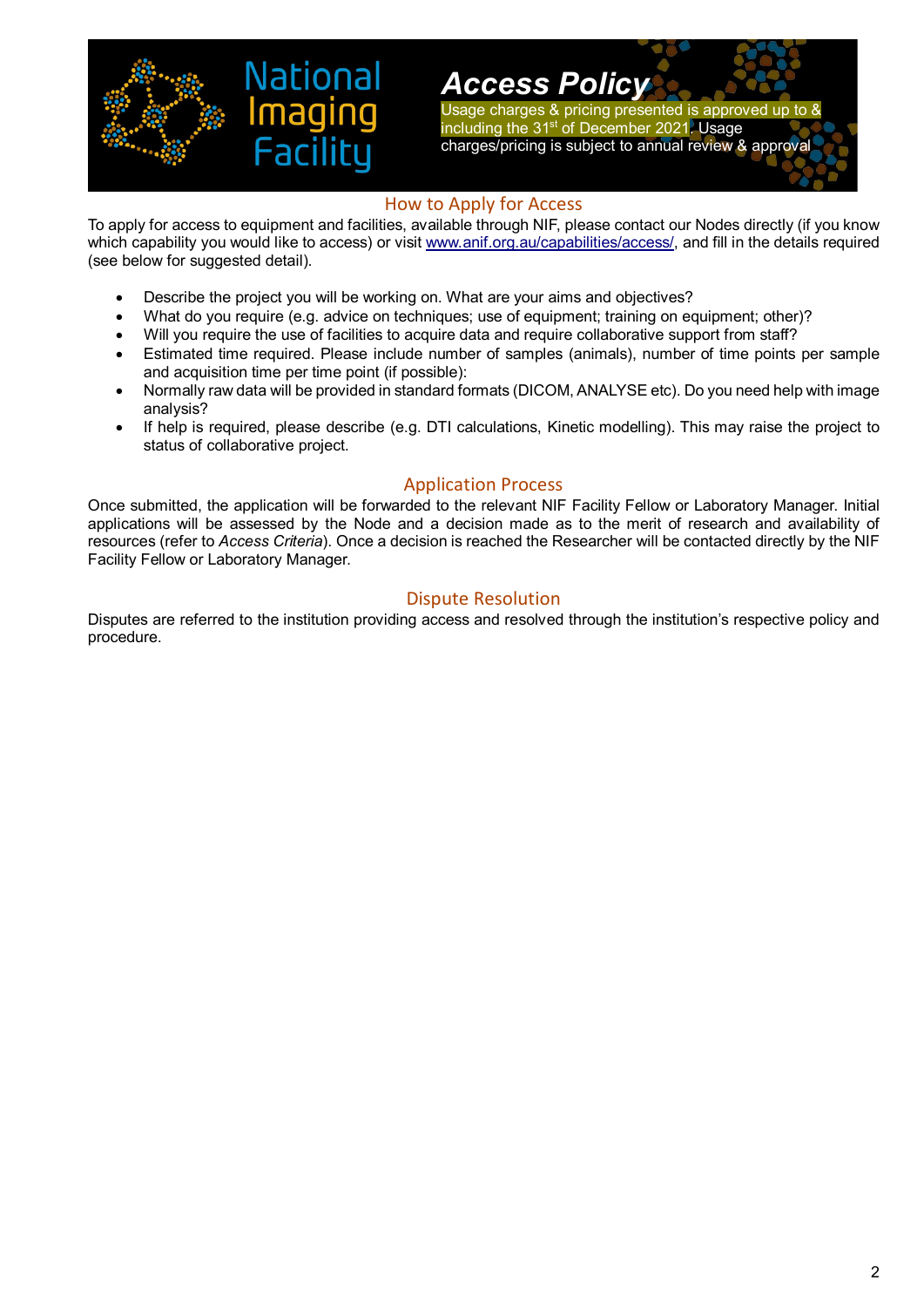

Usage charges & pricing presented is approved up to & including the 31<sup>st</sup> of December 2021. Usage charges/pricing is subject to annual review & approval

# Facilities & Instrumentation: Access Pricing

## <span id="page-3-1"></span><span id="page-3-0"></span>Large Animal Research & Imaging Facility

### The Preclinical, Imaging & Research Laboratories (PIRL)

aa

ina

|                          | <b>Publicly Funded</b>         | <b>Commercial Users (cost per hour)</b> |                        | <b>Overseas Users</b> |
|--------------------------|--------------------------------|-----------------------------------------|------------------------|-----------------------|
| <b>Instrument</b>        | <b>Users (per</b><br>session*) | Collaborative<br><b>Research</b>        | <b>Fee for Service</b> | (cost per hour)       |
| 4DX                      | \$400                          | \$400                                   | \$800                  | \$1200                |
| $C$ -arm <sup>#</sup>    | \$168                          | \$168                                   | \$336                  | \$504                 |
| 3T MRI                   | \$212                          | \$212                                   | \$423                  | \$846                 |
| Echo MRI                 | \$80                           | \$80                                    | \$160                  | \$240                 |
| Irradiator               | \$20                           | \$20                                    | \$154                  | \$231                 |
| MicroCT                  | \$40                           | \$40                                    | \$118                  | \$187                 |
| Large animal CT          | \$250                          | \$250                                   | \$500                  | \$1000                |
| Mobile x-ray $^{\Delta}$ | \$52                           | \$52                                    | \$104                  | \$156                 |
| Rodent MRI               | \$50                           | \$50                                    | \$115                  | \$182                 |
| Rodent optical imaging   | \$40                           | \$40                                    | \$115                  | \$182                 |
| Rodent PET/SPECT         | \$40                           | \$40                                    | \$115                  | \$182                 |
| Ultrasound               | \$60                           | \$60                                    | \$120                  | \$180                 |

\*A typical session is an hour unless otherwise noted. NIF access fees are GST exclusive.

<sup>∆</sup>Price per image

#Price per day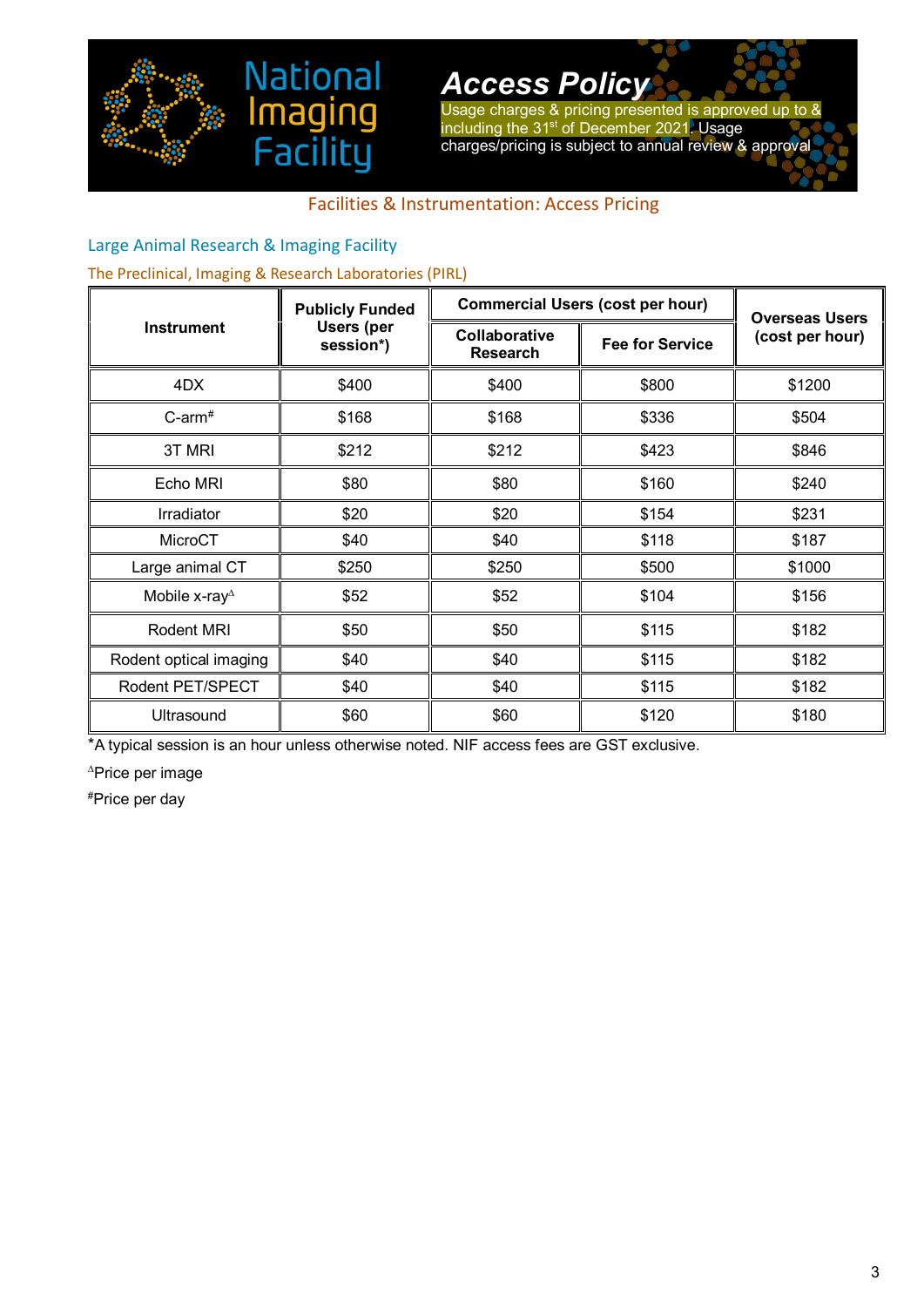

Usage charges & pricing presented is approved up to & including the 31<sup>st</sup> of December 2021. Usage charges/pricing is subject to annual review & approval

## <span id="page-4-0"></span>The Florey Institute of Neuroscience and Mental Health

|                   | <b>Publicly Funded</b>         | <b>Commercial Users (cost per hour)</b> | <b>Overseas Users</b>                       |                                |
|-------------------|--------------------------------|-----------------------------------------|---------------------------------------------|--------------------------------|
| <b>Instrument</b> | <b>Users (per</b><br>session*) | Collaborative<br><b>Research</b>        | <b>Fee for Service</b>                      | (cost per hour)                |
| 3T MRI Human      | \$760                          |                                         | Price on Application   Price on Application | Collaborative<br>Research Only |
| Mock MRI scanner  |                                |                                         | Price on Application   Price on Application | Collaborative<br>Research Only |

\*A typical session is an hour; NIF access fees are GST exclusive.

#### Informatics

|                | <b>Publicly Funded</b>  |                           | <b>Commercial Users (cost per hour)</b>                                                      | <b>Overseas Users</b> |
|----------------|-------------------------|---------------------------|----------------------------------------------------------------------------------------------|-----------------------|
| <b>Service</b> | Users (per<br>session*) | Collaborative<br>Research | <b>Fee for Service</b>                                                                       | (cost per hour)       |
| Informatics    |                         |                           | Price on Application    Price on Application    Price on Application    Price on application |                       |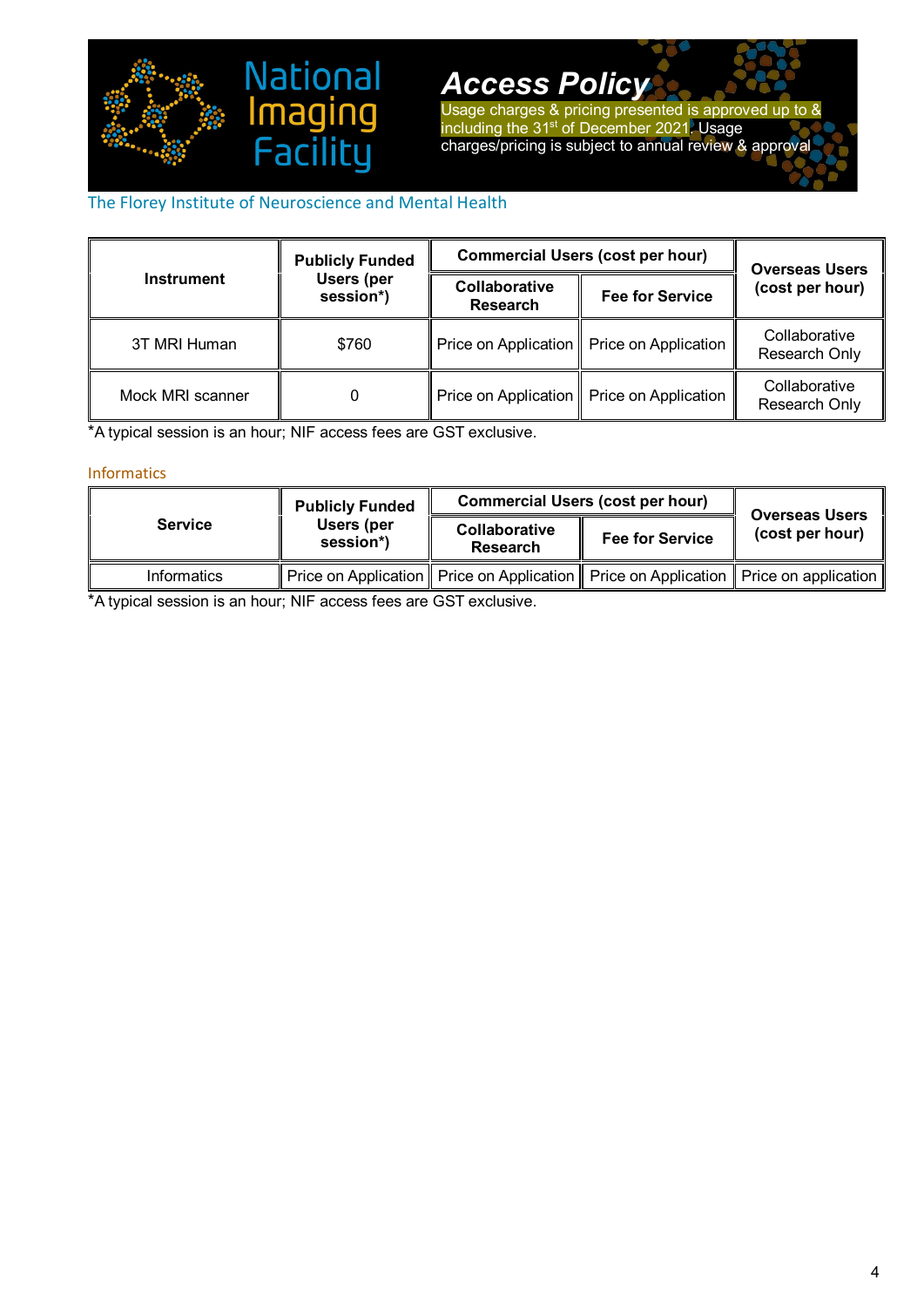

Usage charges & pricing presented is approved up to & including the 31<sup>st</sup> of December 2021. Usage charges/pricing is subject to annual review & approval

### <span id="page-5-0"></span>University of Melbourne

The Melbourne Brain Centre Imaging Unit

|                           | <b>Publicly Funded</b>                              | <b>Commercial Users (cost per hour)</b>                    |                                             | <b>Overseas Users</b>                                                   |
|---------------------------|-----------------------------------------------------|------------------------------------------------------------|---------------------------------------------|-------------------------------------------------------------------------|
| <b>Instrument</b>         | Users (per<br>session*)                             | Collaborative<br><b>Fee for Service</b><br><b>Research</b> |                                             | (cost per hour)                                                         |
| Human PET/CT <sup>#</sup> | From \$550 (CT)<br>$\left\Vert$ From \$550 (PET/CT) |                                                            | Price on Application   Price on Application | Collaborative<br>Research <sup>&amp;</sup> Only<br>Price on Application |
| Human 7T MRI#             | \$800                                               |                                                            | Price on Application   Price on Application | Collaborative<br>Research <sup>&amp;</sup> Only<br>Price on Application |

\* A typical session is an hour; NIF access fees are GST exclusive.

# Prices may vary depending on total scans per contract, ancillary clinical trials or GCP requirements, subject recruiting, and QA documentation requirements. Where required, the Investigator provides a nurse and doctor.

&Collaborative Research Projects where UOM MBCIU researchers are co-investigators on grant applications and/or are co-authors on publications resulting from the project.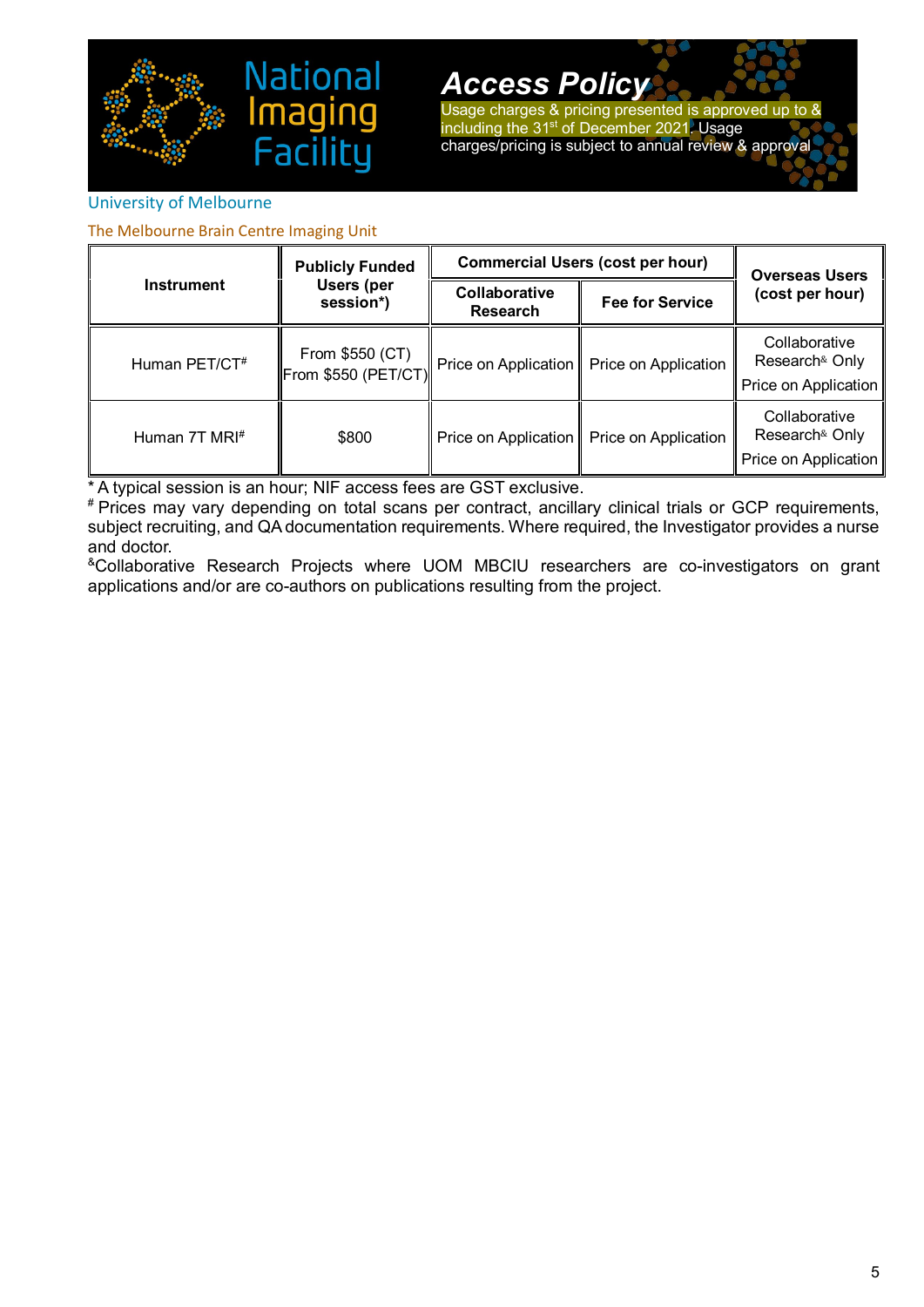

Usage charges & pricing presented is approved up to & including the 31<sup>st</sup> of December 2021. Usage charges/pricing is subject to annual review & approval

# <span id="page-6-0"></span>Swinburne University of Technology

### Swinburne Neuroimaging

|                   | <b>Publicly Funded</b>  |                                  | <b>Commercial Users (cost per hour)</b>     | <b>Overseas Users</b>          |
|-------------------|-------------------------|----------------------------------|---------------------------------------------|--------------------------------|
| <b>Instrument</b> | Users (per<br>session*) | Collaborative<br><b>Research</b> | <b>Fee for Service</b>                      | (cost per hour)                |
| 3T MRI Whole Body | \$600                   | \$600                            | Price on Application                        | Collaborative<br>Research Only |
| MEG               | \$450                   |                                  | Price on Application   Price on Application | Collaborative<br>Research Only |

\*A typical session is an hour; NIF access fees are GST exclusive.

#### Informatics

|                | <b>Publicly Funded</b>  | <b>Commercial Users (cost per hour)</b> |                                                                                              | <b>Overseas Users</b> |
|----------------|-------------------------|-----------------------------------------|----------------------------------------------------------------------------------------------|-----------------------|
| <b>Service</b> | Users (per<br>session*) | Collaborative<br>Research               | <b>Fee for Service</b>                                                                       | (cost per hour)       |
| Informatics    |                         |                                         | Price on Application    Price on Application    Price on Application    Price on application |                       |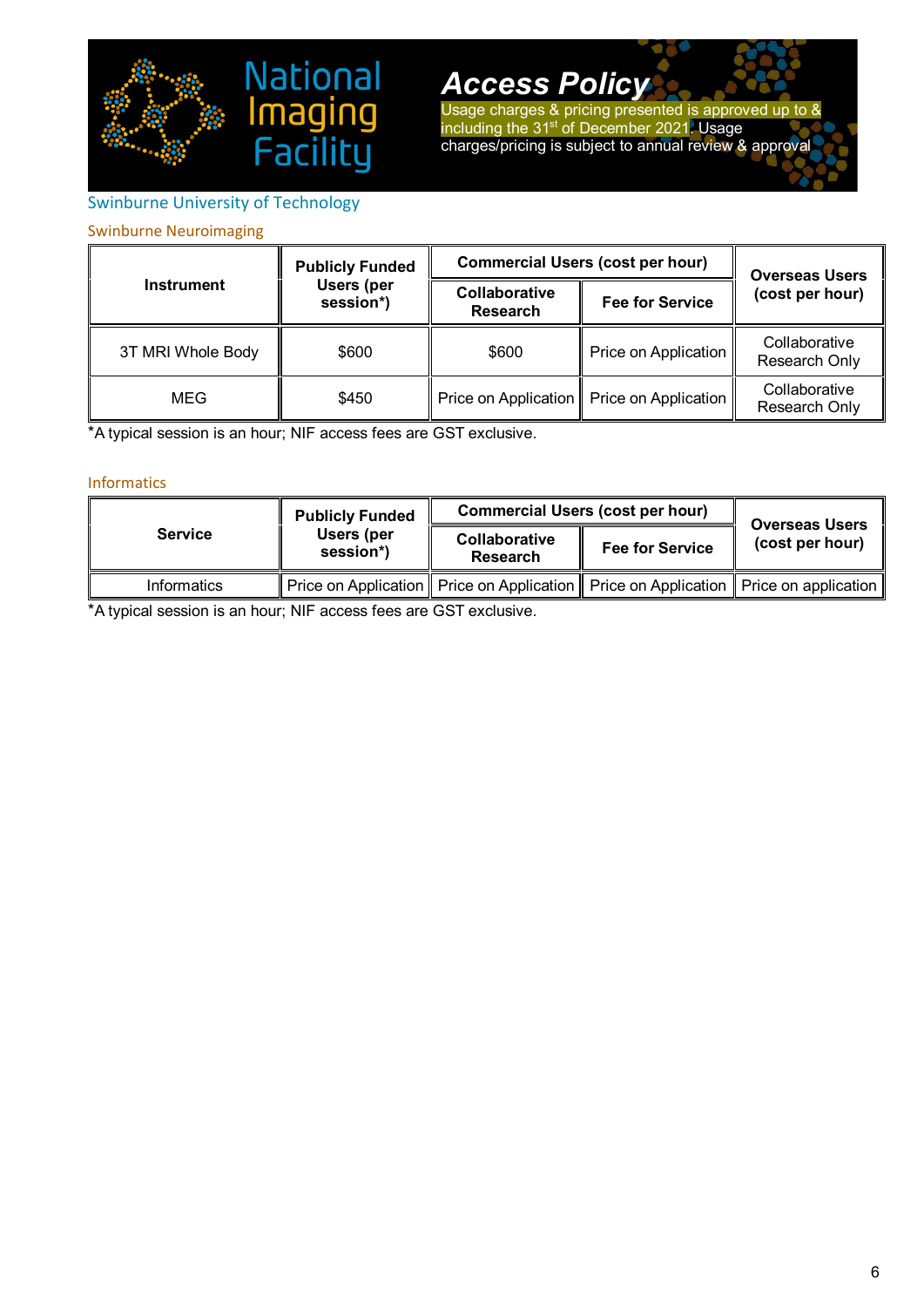

Usage charges & pricing presented is approved up to & including the 31<sup>st</sup> of December 2021. Usage charges/pricing is subject to annual review & approval

### <span id="page-7-0"></span>University of Western Australia

### Centre for Microscopy, Characterisation & Analysis (CMCA)

|                                                                                                                                       | <b>Publicly Funded</b>                       | <b>Commercial Users (cost per hour)</b> |                        | <b>Overseas Users</b>          |
|---------------------------------------------------------------------------------------------------------------------------------------|----------------------------------------------|-----------------------------------------|------------------------|--------------------------------|
| <b>Instrument</b>                                                                                                                     | <b>Users (per</b><br>session* <sup>^</sup> ) | Collaborative<br><b>Research</b>        | <b>Fee for Service</b> | (cost per hour)                |
| Bruker Skyscan 1176<br>Pre-clinical small animal<br><i>In vivo</i> Micro CT                                                           | \$90                                         | Price on Application                    | Price on Application   | Collaborative<br>Research Only |
| Bruker Biospec 9.4T<br><b>Preclinical MRI</b>                                                                                         | \$165                                        | Price on Application                    | Price on Application   | Collaborative<br>Research Only |
| <b>IVIS Lumina II Pre-</b><br>clinical small animal<br>In vivo Bioluminescence<br>and Multispectral<br>Fluorescence Imaging<br>System | \$90                                         | Price on Application                    | Price on Application   | Collaborative<br>Research Only |
| <b>CRI Maestro II Pre-</b><br>clinical small animal<br>In vivo Fluorescence<br>Multispectral imaging and<br>unmixing system           | \$90                                         | Price on Application                    | Price on Application   | Collaborative<br>Research Only |

\*A typical session is an hour; NIF access fees are GST exclusive. One-time registration fee of \$275 applies. <sup>∆</sup>Minimum rate with operator assistance – higher rates may be charged dependent on operator experience. All Charges: Cost sharing or cost recoveries for project design, animal handling, image acquisition and data analysis and interpretation is considered on a case by case basis and agreed in advance. Subscription access is available for these instruments, please contact the Node for details.

### Informatics

|                    | <b>Publicly Funded</b>  | <b>Commercial Users (cost per hour)</b> |                                                                                              | <b>Overseas Users</b> |
|--------------------|-------------------------|-----------------------------------------|----------------------------------------------------------------------------------------------|-----------------------|
| <b>Service</b>     | Users (per<br>session*) | Collaborative<br>Research               | <b>Fee for Service</b>                                                                       | (cost per hour)       |
| <b>Informatics</b> |                         |                                         | Price on Application    Price on Application    Price on Application    Price on application |                       |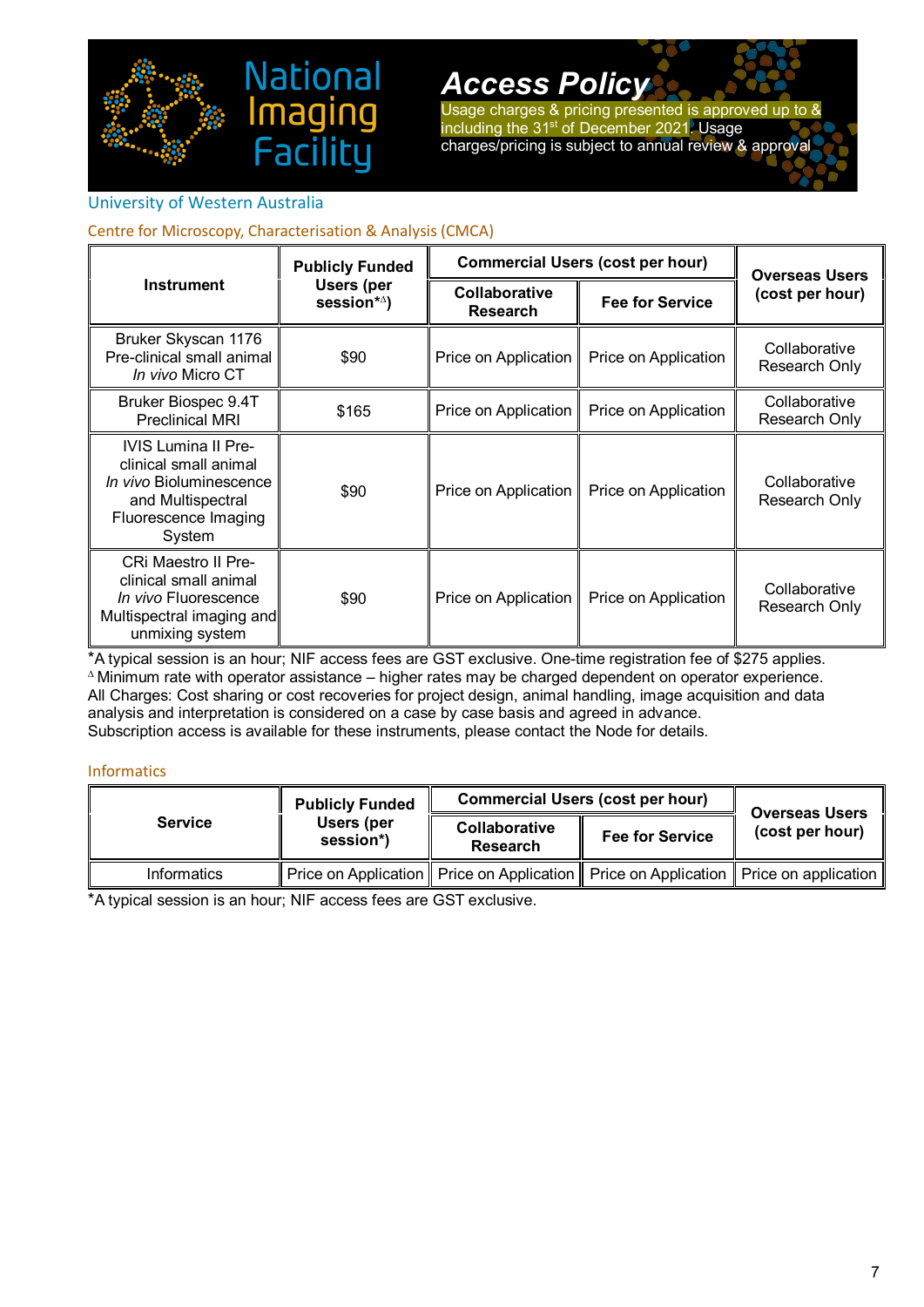

Usage charges & pricing presented is approved up to & including the 31<sup>st</sup> of December 2021. Usage charges/pricing is subject to annual review & approval

## <span id="page-8-0"></span>University of New South Wales

### Neuroscience Research Australia (NeuRA)

|                   | <b>Publicly Funded</b> | <b>Commercial Users (cost per hour)</b> |                        | <b>Overseas Users</b> |
|-------------------|------------------------|-----------------------------------------|------------------------|-----------------------|
| <b>Instrument</b> | ∥Users (per patient*)∥ | Collaborative<br><b>Research</b>        | <b>Fee for Service</b> | (cost per hour)       |
|                   | 30 min: \$400          | 30 min: \$400                           |                        | 30 min: \$400         |
| 3T MRI Whole Body | 45 min: \$550          | 45 min: \$550                           | Price on Application   | 45 min: \$550         |
|                   | 60 min: \$700          | 60 min: \$700                           |                        | 60 min: \$700         |
|                   | 90 min: \$1000         | 90 min: \$1000                          |                        | 90 min: \$1000        |
|                   | 120 min: \$1300        | 120 min: \$1300                         |                        | 120 min: \$1300       |
| Mock MRI scanner  | Free                   | Free                                    | Free                   | Free                  |

\*A typical session includes one patient; an additional \$100 (ex GST) will be added to the cost of the above time slots per extra participant scanned. NIF access fees are GST exclusive.

#### Biological Resources Imaging Laboratory (BRIL)

|                                      | <b>Publicly Funded</b>                                | <b>Commercial Users (cost per hour)</b> |                                                       | <b>Overseas Users</b>                                 |
|--------------------------------------|-------------------------------------------------------|-----------------------------------------|-------------------------------------------------------|-------------------------------------------------------|
| Instrument                           | Users (per<br>session*)                               | Collaborative<br><b>Research</b>        | <b>Fee for Service</b>                                | (cost per hour)                                       |
| 9.4T MRI Small Animal                | \$175                                                 | Price on Application                    | \$600                                                 | \$600                                                 |
| Faxitron X-Ray                       | \$25                                                  | Price on Application                    | \$70                                                  | \$70                                                  |
| Inveon Micro PET/CT                  | \$60 (CT) & \$200 +<br>tracer consumables II<br>(PET) | Price on Application                    | $$300$ (CT) & $$600 +$<br>tracer consumables<br>(PET) | $$300$ (CT) & $$600 +$<br>tracer consumables<br>(PET) |
| IVIS Lumina Live Imaging             | \$50                                                  | Price on Application                    | \$200                                                 | \$200                                                 |
| <b>IVIS Spectrum-CT</b>              | \$60                                                  | Price on Application                    | \$300                                                 | \$300                                                 |
| MSOT inVision256-TF                  | \$60                                                  | Price on Application                    | \$300                                                 | \$300                                                 |
| Vevo 2100 Ultrasound<br>Microimaging | \$60                                                  | Price on Application                    | \$300                                                 | \$300                                                 |

\*A typical session is an hour; NIF access fees are GST exclusive

#### Research Imaging NSW

| <b>Instrument</b>                                                             | <b>Publicly Funded</b> |                                  | <b>Commercial Users AND/OR</b><br><b>Clinical Users</b> | <b>Overseas Users</b> |
|-------------------------------------------------------------------------------|------------------------|----------------------------------|---------------------------------------------------------|-----------------------|
|                                                                               | Users (per patient*)   | Collaborative<br><b>Research</b> | <b>Fee for Service</b>                                  | (cost per hour)       |
| 3T MRI Whole Body<br>Scanner<br>(Siemens Magnetom Vida)<br>& Magnetom Prisma) | \$725 per hour         | \$725 per hour                   | Price on Application                                    | \$725 per hour        |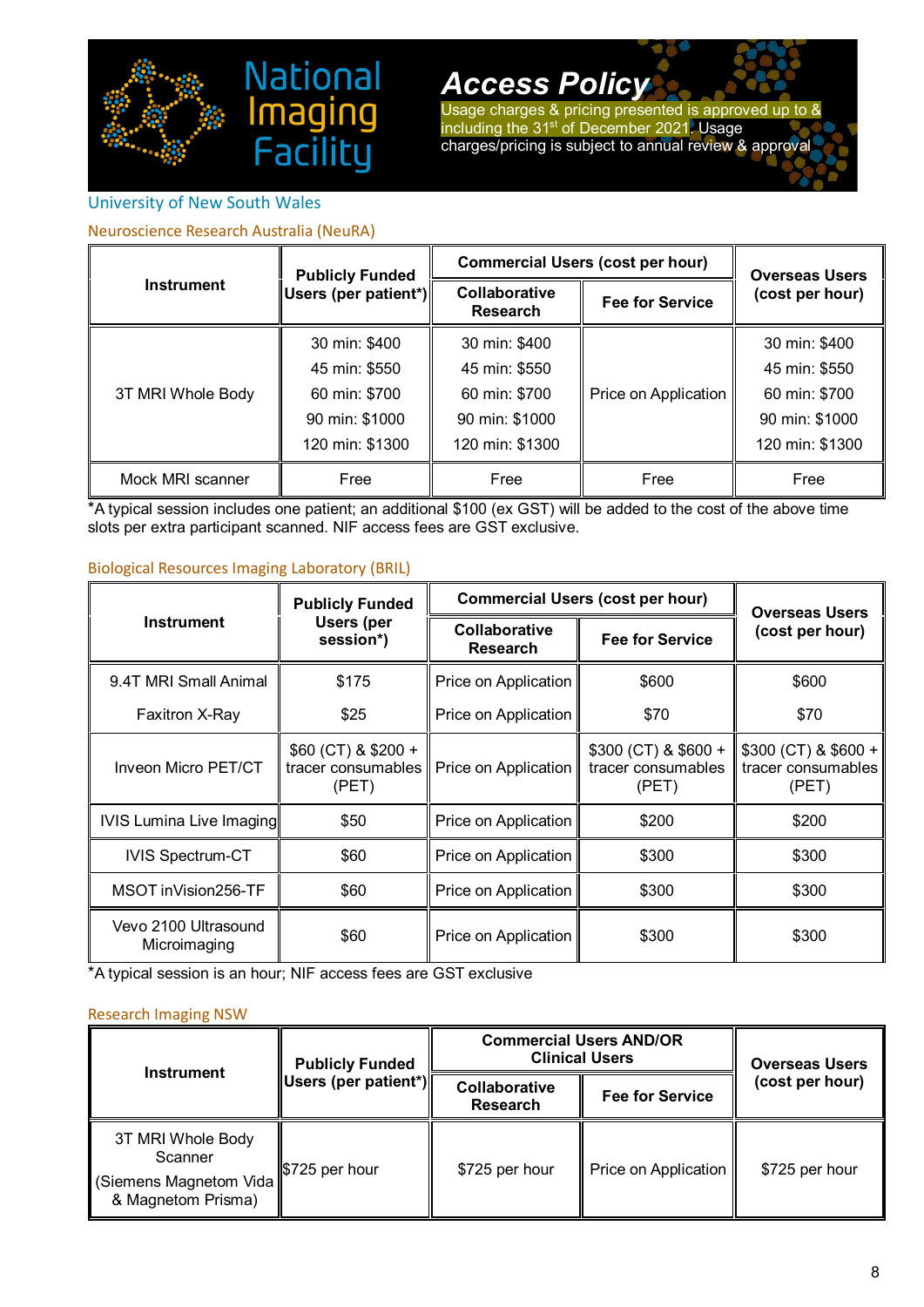

Usage charges & pricing presented is approved up to & including the 31<sup>st</sup> of December 2021. Usage charges/pricing is subject to annual review & approval

## <span id="page-9-0"></span>The University of Queensland

#### Centre for Advanced Imaging

| <b>Instrument</b>                | <b>Publicly Funded</b>         |                                             | <b>Commercial Users (cost per hour)</b> | <b>Overseas Users</b><br>(cost per hour) |
|----------------------------------|--------------------------------|---------------------------------------------|-----------------------------------------|------------------------------------------|
|                                  | <b>Users (per</b><br>session*) | Collaborative<br><b>Research</b>            | <b>Fee for Service</b>                  |                                          |
| 16.4T MRI Small Animal           | \$175                          | Price on Application                        | Price on Application                    | Price on Application                     |
| 3T MRI Whole Body                | \$580                          | Price on Application                        | Price on Application                    | Collaborative<br>Research Only           |
| 7T MRI Whole Body                | \$800                          | Price on Application                        | Price on Application                    | Collaborative<br>Research Only           |
| 9.4T MRI Small Animal            | \$184                          | Price on Application                        | Price on Application                    | Collaborative<br>Research Only           |
| MALDI-TOF Mass Spec              | \$50                           | Price on Application                        | Price on Application                    | Collaborative<br>Research Only           |
| MR/PET Small Animal#             | \$235                          | Price on Application                        | Price on Application                    | Collaborative<br>Research Only           |
| PET/CT Small Animal <sup>A</sup> | \$175                          | Price on Application                        | Price on Application                    | Collaborative<br>Research Only           |
| Radiochemistry<br>Laboratory     |                                | Price on Application   Price on Application | Price on Application                    | Price on Application                     |
| <b>Research Cyclotron</b>        | Price on Application           | Price on Application                        | Price on Application                    | Price on Application                     |
| Ultrasound imaging               | \$110                          | Price on Application                        | Price on Application                    | Collaborative<br>Research Only           |

\*A typical session is an hour; NIF access fees are GST exclusive.

ina

<sup>∆</sup>Rate for access to PET &/or CT, radiotracers not included.

# Radiotracers not included.

#### Herston Imaging Research Facility

|                              | <b>Publicly Funded</b>           | Commercial Users (cost per hour)        |                        | <b>Overseas Users</b>   |
|------------------------------|----------------------------------|-----------------------------------------|------------------------|-------------------------|
| <b>Instrument</b>            | <b>Users (cost per</b><br>hour*) | <b>Collaborative</b><br><b>Research</b> | <b>Fee for Service</b> | (cost per hour)         |
| Radiochemistry<br>Laboratory | Price on<br>Application          | Price on<br>Application                 | Price on Application   | Price on<br>Application |
| Human 3T MR-PET              | Price on<br>Application          | Price on<br>Application                 | Price on Application   | Price on<br>Application |
| Human PET-CT                 | Price on<br>Application          | Price on<br>Application                 | Price on Application   | Price on<br>Application |
| Human 3T MRI                 | Price on<br>Application          | Price on<br>Application                 | Price on Application   | Price on<br>Application |

#### Informatics

| <b>Service</b> | <b>Publicly Funded</b>  | <b>Commercial Users (cost per hour)</b> |                                                                                              | <b>Overseas Users</b> |
|----------------|-------------------------|-----------------------------------------|----------------------------------------------------------------------------------------------|-----------------------|
|                | Users (per<br>session*) | Collaborative<br>Research               | <b>Fee for Service</b>                                                                       | (cost per hour)       |
| Informatics    |                         |                                         | Price on Application    Price on Application    Price on Application    Price on application |                       |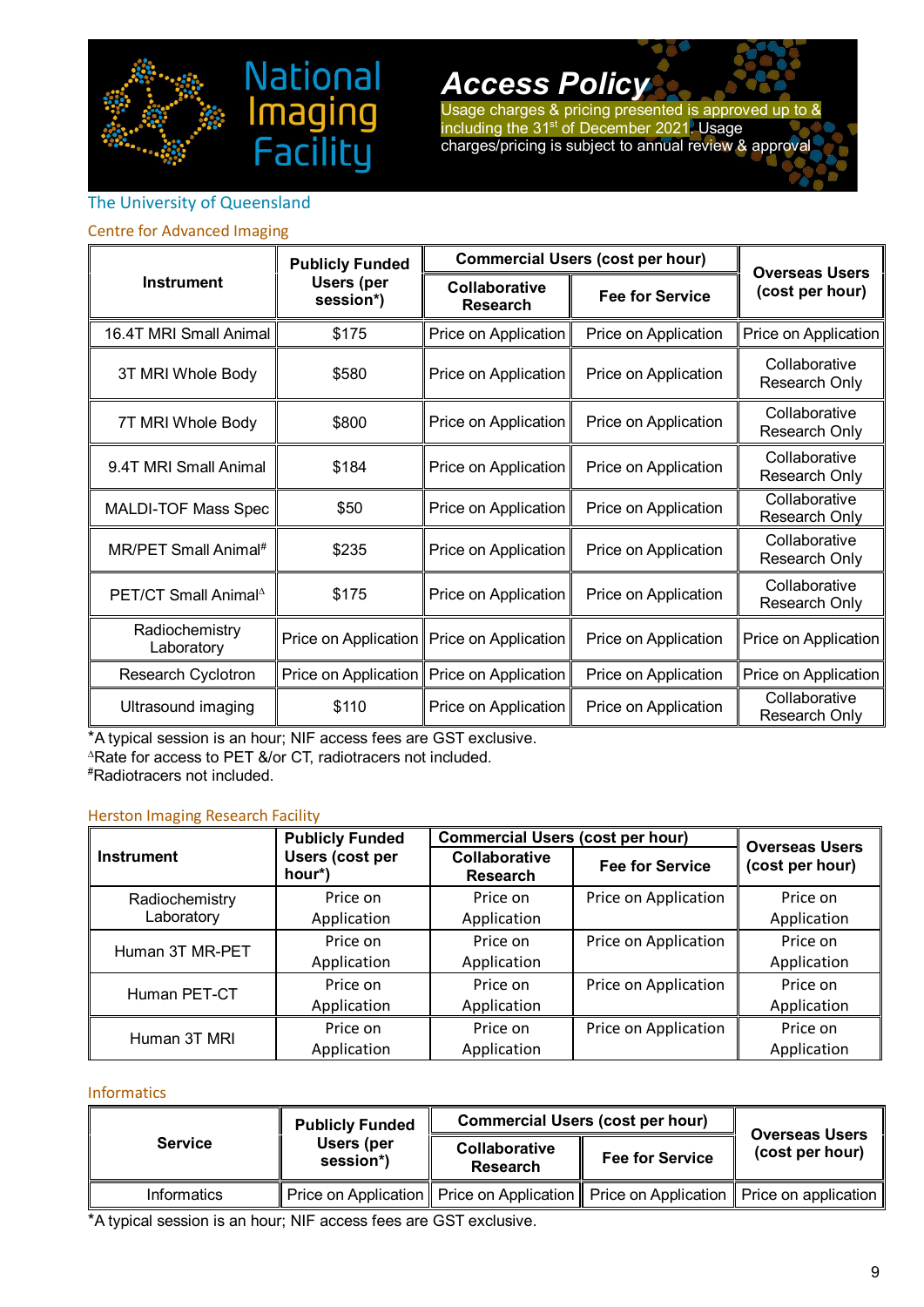



Usage charges & pricing presented is approved up to & including the 31<sup>st</sup> of December 2021. Usage charges/pricing is subject to annual review & approval

## <span id="page-10-0"></span>University of Sydney / ANSTO

## National Research Cyclotron Facility

### Brain and Mind Centre

| <b>Instrument</b>                                                     | <b>Publicly Funded</b>           | <b>Commercial Users (cost per hour)</b> |                                  | <b>Overseas Users</b>          |  |
|-----------------------------------------------------------------------|----------------------------------|-----------------------------------------|----------------------------------|--------------------------------|--|
|                                                                       | Users (per session*)             | Collaborative<br><b>Research</b>        | <b>Fee for Service</b>           | (cost per hour)                |  |
| 3T MRI Whole Body                                                     | \$785                            | Price on Application                    | Not available                    | Collaborative<br>Research Only |  |
| In vivo microCT                                                       | \$75                             | Price on Application                    | \$150                            | Collaborative<br>Research Only |  |
| PET Small Animal &<br><b>Primate Brain</b>                            | \$175 plus tracer<br>consumables | Price on Application                    | \$500                            | Collaborative<br>Research Only |  |
| <b>PET/CT Small Animal</b>                                            | \$175 plus tracer<br>consumables | Price on Application                    | \$500 plus tracer<br>consumables | Collaborative<br>Research Only |  |
| PET/SPECT/CT Small<br>Animal                                          | \$175 plus tracer<br>consumables | Price on Application                    | \$500 plus tracer<br>consumables | Collaborative<br>Research Only |  |
| Radiochemistry Hot Cell<br>& Radiolabelling<br>Facility <sup>+#</sup> | \$1400                           | Price on Application                    | Price on Application             | Collaborative<br>Research Only |  |
| Research Cyclotron <sup>+</sup>                                       | Price on Application             | Price on Application                    | Price on Application             | Collaborative<br>Research Only |  |

\*A typical session is an hour; NIF access fees are GST exclusive.

<sup>+</sup> Unsupported use of facilities, user requires radiochemistry expertise and/or ANSTO authorisation.

# Specific HPLC columns, radiotracer precursor & standard not included.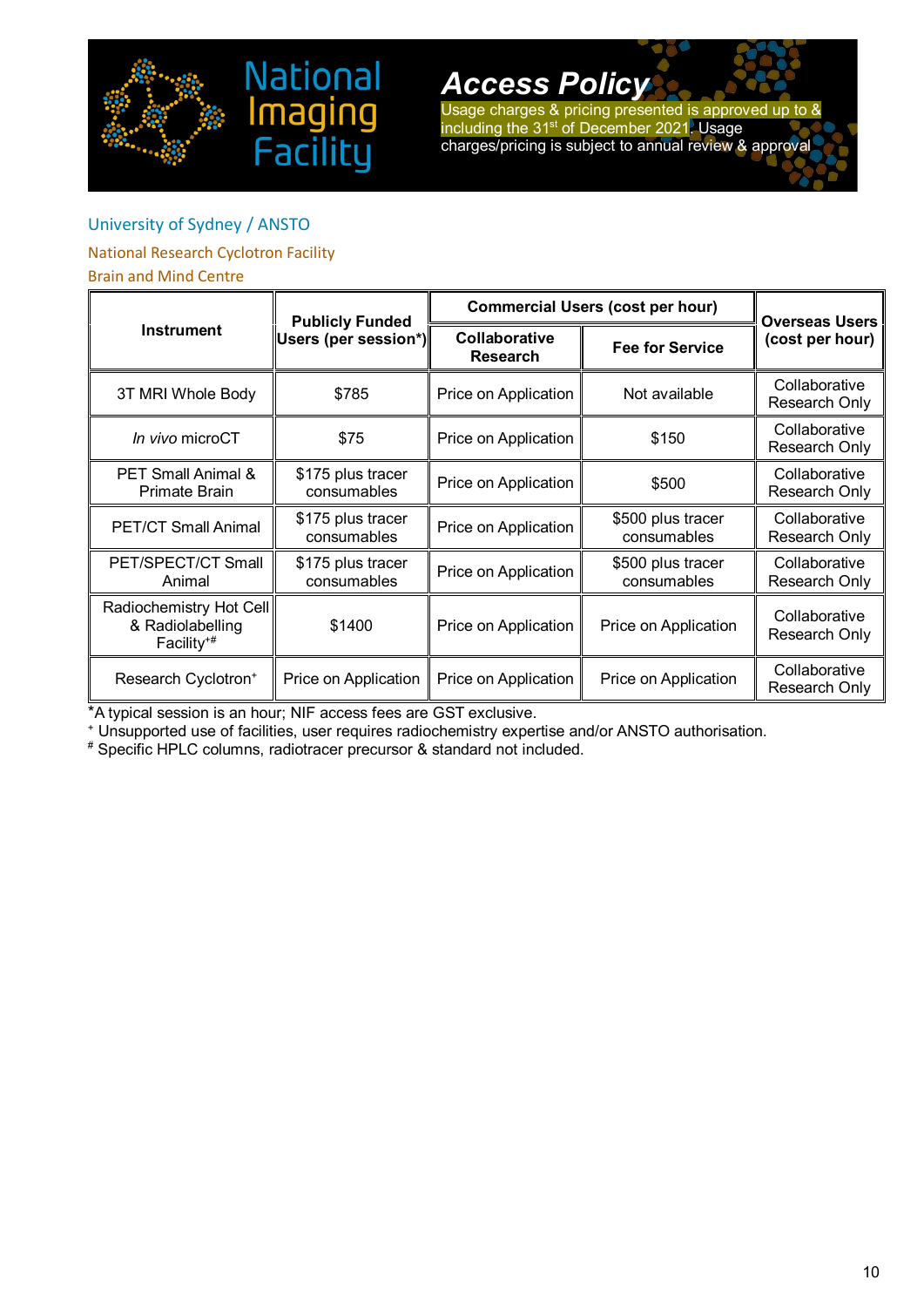

Usage charges & pricing presented is approved up to & including the 31<sup>st</sup> of December 2021. Usage charges/pricing is subject to annual review & approval

# <span id="page-11-0"></span>Western Sydney University

Biomedical Magnetic Resonance Facility

| Instrument             | <b>Publicly Funded</b>         |                                  | <b>Commercial Users (cost per hour)</b> | <b>Overseas Users</b>          |
|------------------------|--------------------------------|----------------------------------|-----------------------------------------|--------------------------------|
|                        | <b>Users (per</b><br>session*) | Collaborative<br><b>Research</b> | <b>Fee for Service</b>                  | (cost per hour)                |
| 11.7T MRI Small Animal | \$165                          | Price on Application             | \$600                                   | Collaborative<br>Research Only |
| 14.1T MRI Small Animal | \$165                          | Price on Application             | \$600                                   | Collaborative<br>Research Only |
| Fast Field Cycling NMR | \$100                          | Price on Application             | \$500                                   | Collaborative<br>Research Only |
| Quantum GX MicroCT     | $$50 - $75$                    | Price on Application             | $$150 - 225$                            | Collaborative<br>Research Only |